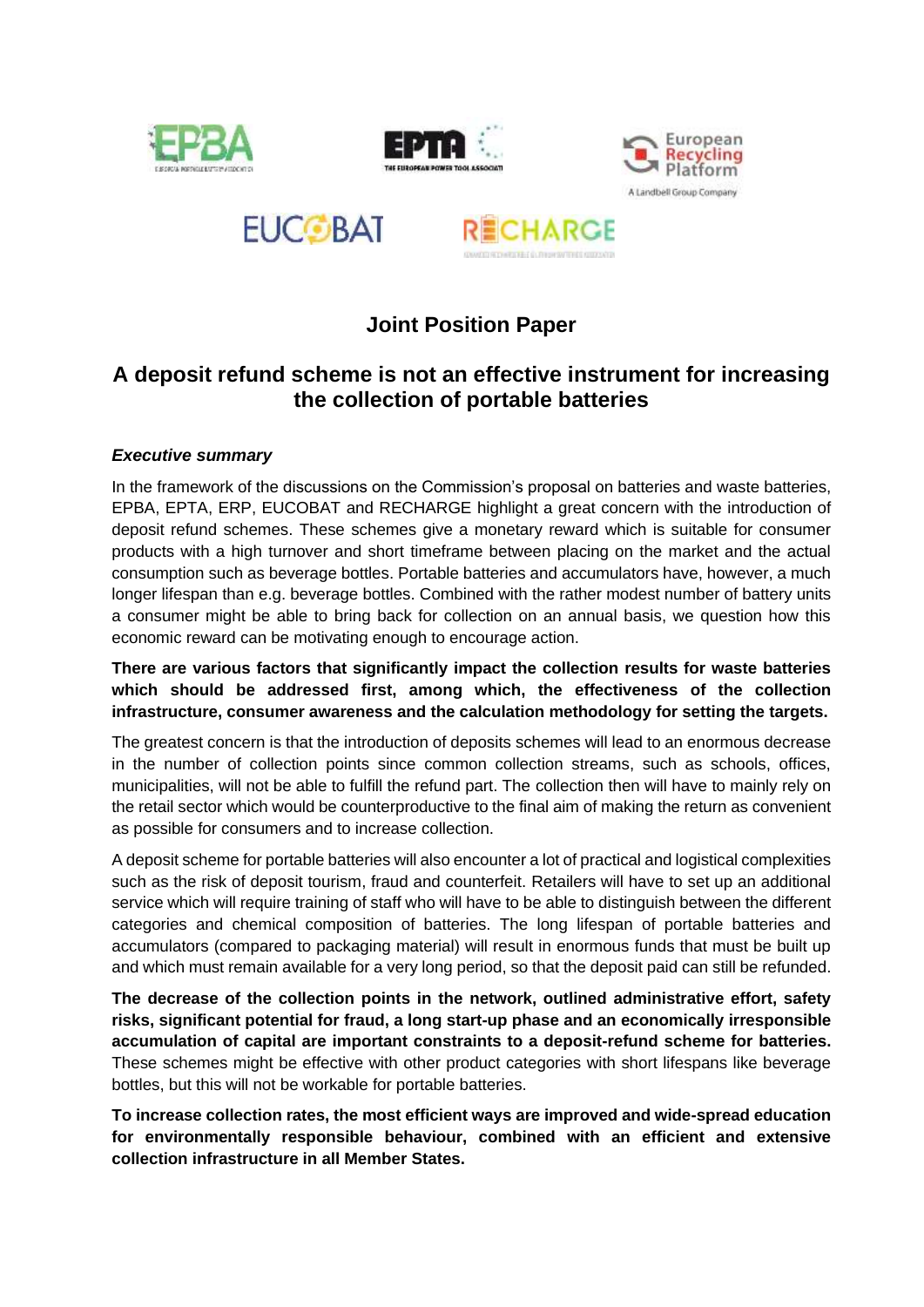#### *Deposit schemes will not result in increased collection of portable batteries*

EPBA, EPTA, ERP, EUCOBAT and RECHARGE are committed to the principles of producer responsibility and therefore support workable and efficient battery collection instruments that result in higher amounts of waste batteries being available and collected for recycling in Europe. We are of the opinion that the introduction of deposits schemes will lead to an enormous decrease in the number of collection points in addition to introducing significant logistical and practical complexities. These points are set out in more detail below.

There are a number of decisive factors that have a significant impact on the collection results for waste batteries. Those are key to be addressed first and across the EU before considering to change the overall approach: The effectiveness of the collection infrastructure differs among Member States, insufficient consumer awareness on proper waste disposal, an unsuitable calculation methodology, export of batteries integrated in (W)EEE outside of the EU, batteries not removed from waste electronic devices prior to treatment (although it is a requirement of the WEEE legislation), as well as the fact that consumers hoard batteries at home for several years which especially affects growing battery markets. On the hoarding as well as on the proper waste disposal issue, we feel that there is still a lot that can be done in terms of educating consumers about the need to bring their waste batteries to a collection point. Notwithstanding this aspect, there is no indication in scientific literature that a deposit-refund scheme will improve this situation<sup>1</sup>. This has already been a well-addressed topic during the revision of WEEE legislation. The result was that a deposit refund system is not appropriate for increasing collection rates.

Data by different EPR schemes show the importance of a dense collection network in order to make it as easy as possible for the consumer to bring back waste portable batteries. For many of these collection points implementing a refund system will not be possible. Maximum 1/3 of the waste batteries are collected through the retail channel which would be the only channel equipped for handling refunds. The other collection points, such as schools, offices, municipalities, will not be able to collect batteries anymore, as they are not able to fulfill the refund part. As a consequence, they will need to stop their engagement, which as a consequence will lower the density of collection points.

The collection then will have to mainly rely on the retail sector which would be counterproductive to the final aim of making the return as convenient as possible for consumers and to increase the collection (e.g. in Belgium where the total collection is high [59,3% in 2020] but where the retail accounts for less than 20% of collected batteries<sup>2</sup>). The introduction of a deposit refund scheme will therefore result in a significant reduction of the collection network, with all the negative consequences for the collection results and correct return behavior. In particular, it is worth underlining that the retail network is completely unusable and unsuitable for the collection of larger portable batteries and accumulators.

Also, a deposit for built-in portable batteries and accumulators creates a very undesirable incentive for users to remove the batteries from products themselves, which may lead to undesirable actions by the user when trying to remove built-in batteries unprofessionally. This creates unnecessary safety risks where these batteries must be safely dismantled by the professional organizations.

<sup>&</sup>lt;sup>1</sup> See also comparable study that was undertaken to analyse benefits of a deposit fund for waste electrical and [electronic equipment \(WEEE\), where the collection rates in the examined countries did not increase as](https://www.nvmp.nl/uploads/pdf/research/2013%2005%2028%20Studie%20Statiegeldsysteem%20AEEA%20Recupel.pdf)  [consequence of the introduction of the deposit and was therefore disbanded:](https://www.nvmp.nl/uploads/pdf/research/2013%2005%2028%20Studie%20Statiegeldsysteem%20AEEA%20Recupel.pdf) Möbius/RECUPEL "Study of a deposit-[refund system for WEEE" by Prof. Dr. Bram Desmet and Guillaume Hanquet](https://www.nvmp.nl/uploads/pdf/research/2013%2005%2028%20Studie%20Statiegeldsysteem%20AEEA%20Recupel.pdf) published in May 2013.

<sup>2</sup> Bebat Annual report 2020:<https://2020.bebat.be/en>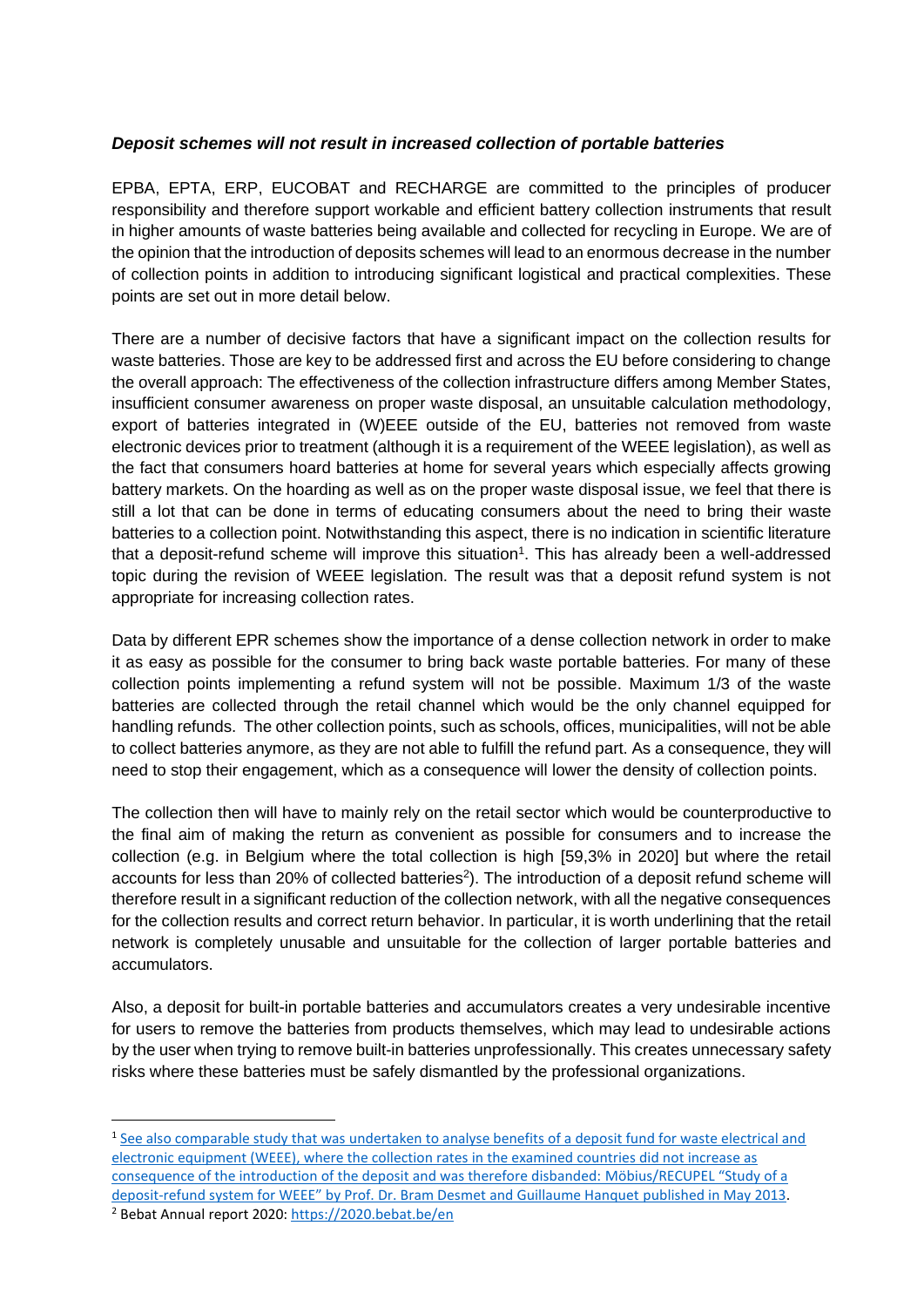Deposit-return schemes give a monetary reward which is suitable for consumer products with a high turnover and short timeframe between placing on the market and the actual consumption such as beverage bottles. Given the rather modest number of battery units a consumer might be able to bring back for collection on an annual basis<sup>3</sup>, we question how this economic reward can be motivating enough to encourage action. This should be seen in combination with the time portable batteries stay in consumer homes which easily exceeds 5 years for primary batteries and can go beyond 10 years for rechargeable batteries. This raises the question on the level of compensation which is needed to stimulate behavioral change in consumers and motivate them to bring back more waste batteries for collection. In fact, contrary to the (plastic) bottles market, the quantity of such batteries used by consumers is much more limited, and their use may last months or years, reducing the user's sensitivity to the monetary incentive. In reality, this may lead to a situation whereby consumers will have paid extra for the deposit upon purchase of the battery, but, given the constraints above, will not be able to recover the deposit at the end-of-life of the battery.

On the contrary, the collection rates may be increased based on the development of the end users' perception of their environmental responsibility, and not on a discharge by a payment. Looking at the recent recommendations from the [Möbius study,](https://open.overheid.nl/repository/ronl-8929cfa4-f0e9-4549-be06-0287c869cea7/1/pdf/bijlage-1-verkenning-inzameling-li-ion-batterijen.pdf) which was conducted for the Dutch ministry of infrastructure, the key to improve the collection of waste consumer batteries is awareness raising and establishing proper collection systems<sup>4</sup>.

Furthermore, a deposit refund system will require a sophisticated monitoring and clearing process to ensure a correct use and pay out of the collected deposit fees. This would be especially crucial given that products are available cross-border in the internal market<sup>5</sup>. An additional problem is the export outside the EU of batteries and products with built-in batteries which will be very complex to factor it in a deposit refund system.

#### *Practical and logistical complexities of applying a deposit scheme for portable batteries*

A deposit scheme for portable batteries will also encounter a lot of practical and logistical complexities.

- There is a clear risk of deposit tourism which will require a clearing mechanism among Member States especially if the level of the deposit is different.
- For retailers, the introduction of deposits refund scheme would mean that an extra service must be set up at the return desk where the different categories of batteries will have to be sorted by type of battery category and chemistry and the users will have to be paid correctly. This requires instruction from the personnel who will have to be able to distinguish between the different categories and chemical composition of batteries. After all, it involves expensive retail space, a time-consuming procedure and the necessary training of staff.
- Portable batteries and accumulators have a much longer lifespan than the products and packaging materials for which deposit systems have now been set up. The lithium-ion packs can be used for 8 to 10 years before being discarded by the user. If reuse/repurposing is further applied (and this is foreseen in particular for lithium-ion batteries), the lifespan will be doubled. Batteries are therefore less suitable for a deposit due to this slow rotational speed.

<sup>&</sup>lt;sup>3</sup> On average, 22 portable batteries are purchased per capita based on date representing the EEA + Switzerland <sup>4</sup> Möbius "Verkennend Onderzoek Inzameling Lithium-Ion Batterijen in Nederland" for Ministerie van Infrastructuur en Waterstaat published on 17.11.2020.

<sup>&</sup>lt;sup>5</sup> This issue has already been addressed by the German government when asked about the viability of a deposit system for WEEE and was seen as a disproportionate measure: Drucksache 19/4801 <https://dserver.bundestag.de/btd/19/048/1904801.pdf>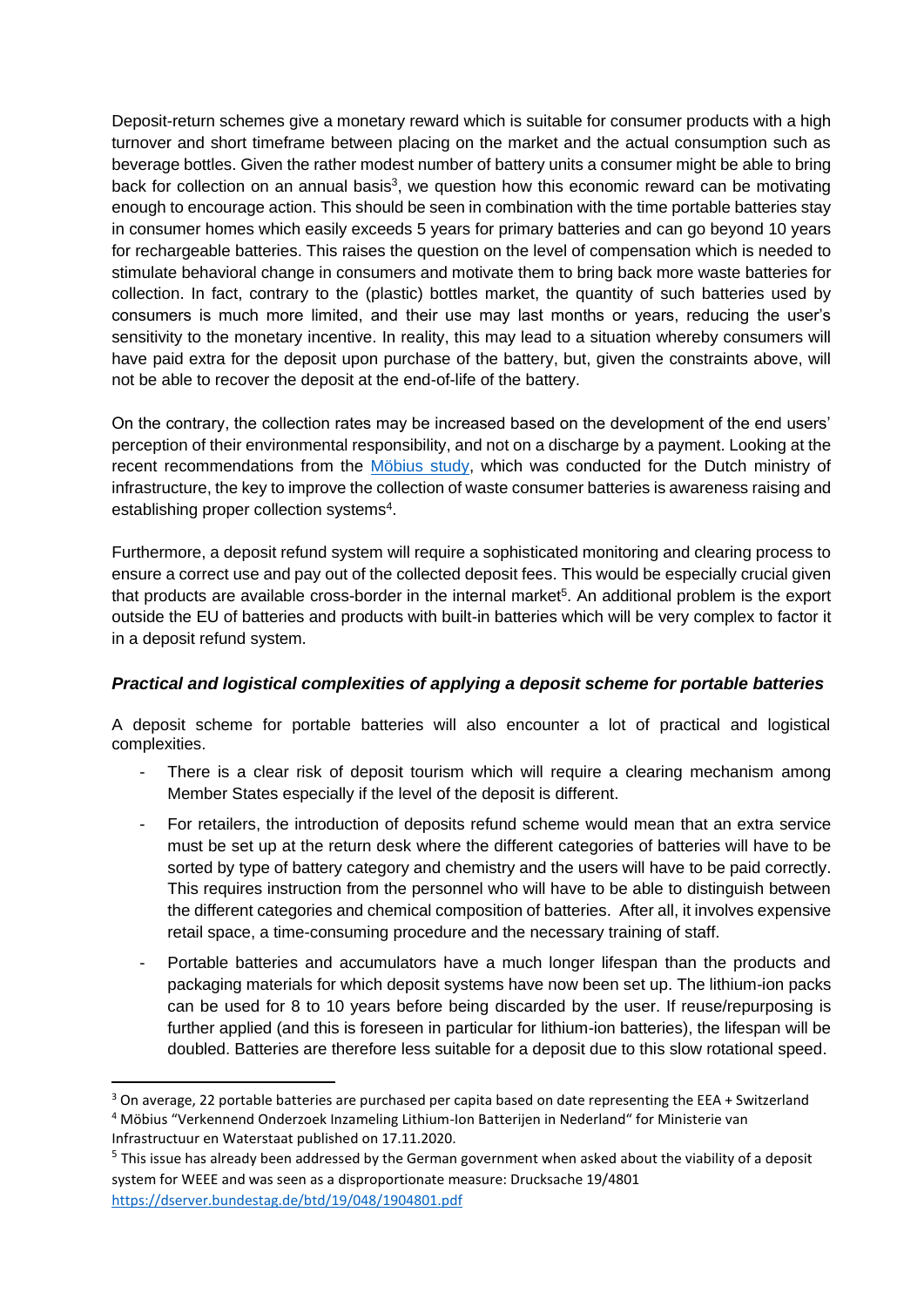The result would be that enormous funds will be built up that must remain available for a very long period of time, so that the deposit paid can still be refunded (even after 15 or even 20 years for discarded Lithium-Ion batteries which were subject to reuse/repurposing).

- The impact on the system of a large supply of (cheaper) batteries placed on the EU market without a deposit via e-commerce channels.
- A rise in fraud, theft and counterfeit batteries can be anticipated increasing with the amount of deposit depending on the battery value/size.
- In order to avoid counterfeits and fraud i.e. obtaining a deposit for devices that are not subject to a deposit, a forgery-proof marking would have to be introduced that would last for the entire service life of the device/battery. Alternatively, it must be possible to provide forgery-proof traceability of the deposit payment upon purchase.
- The system would need to account for deposit-free batteries, which are already in the market and batteries, which are deposit-free because they were provided in exchange or as a spare or service battery on the one hand, and batteries with deposit, which only entered the market later, on the other hand. This increases the complexity and administrative burden on retailers and collection points even more. Furthermore, it will be difficult to manage consumer expectations for historical batteries for which no deposits were paid but that nonetheless will need to be collected – often times together with newer batteries.
- Many electronic goods are gifted or resold on second-hand platforms. In those cases the deposit is never reclaimed because the system cannot verify the original purchase anymore and therefore does neither incentivize the end-user to bring back old batteries and increase collection rates nor free up the reserved money.
- It is not possible to manage this via a reversed vending machine due to the many shapes and sizes of portable batteries.

#### *Conclusions and recommendations*

In conclusion, we see a number of important constraints to a deposit-refund scheme for batteries. These schemes might be effective with other product categories with short lifespans like beverage bottles, but we believe they are not workable for portable batteries. Furthermore, even if a depositrefund scheme were applied to batteries that are sold after a corresponding regulation comes into force, the deposit will only take effect once these batteries are being disposed of, many years from the entry into force. However, other, more effective measures can already be undertaken today: An enhanced enforcement by national authorities combined with continuous and suitable communication towards consumers will be more effective to increase the overall collection results. This should be complemented by an effective legal framework for increasing voluntary collection points such as schools or publicly managed places to enhance the overall collection point density.

In addition, the discussion on introducing deposits to increase collection results is based on the assumption that the current calculation methods are appropriate and the current collection targets are therefore underachieved. This omits the importance of having a proper and correct calculation methodology for defining the collection targets. The current methodology, based on what is placed on the market (i.e. 3 years average sales) does not reflect the realities of the battery market since it cannot capture the use and end-of-life phase of portable batteries *i.e*. it ignores all batteries which are in use, stored and exported (both new and waste batteries). All these batteries have been put on the market and are accounted for in calculating the collection target, but they are simply not physically available for collection since they are either stuck in households or are no longer on the EU market due to export of (W)EEE in which batteries are included. A deposit scheme will not change this fact.